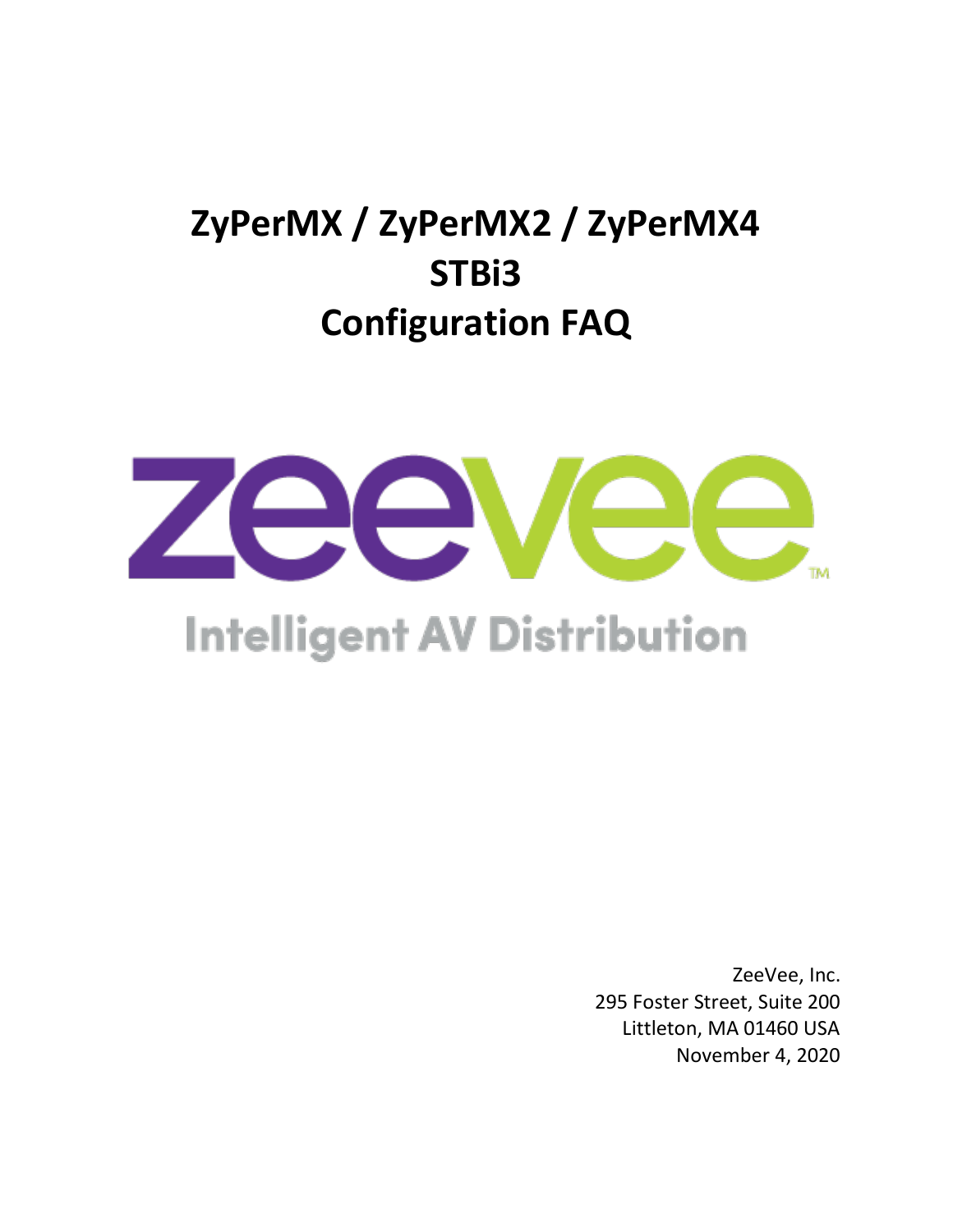

#### Table of Contents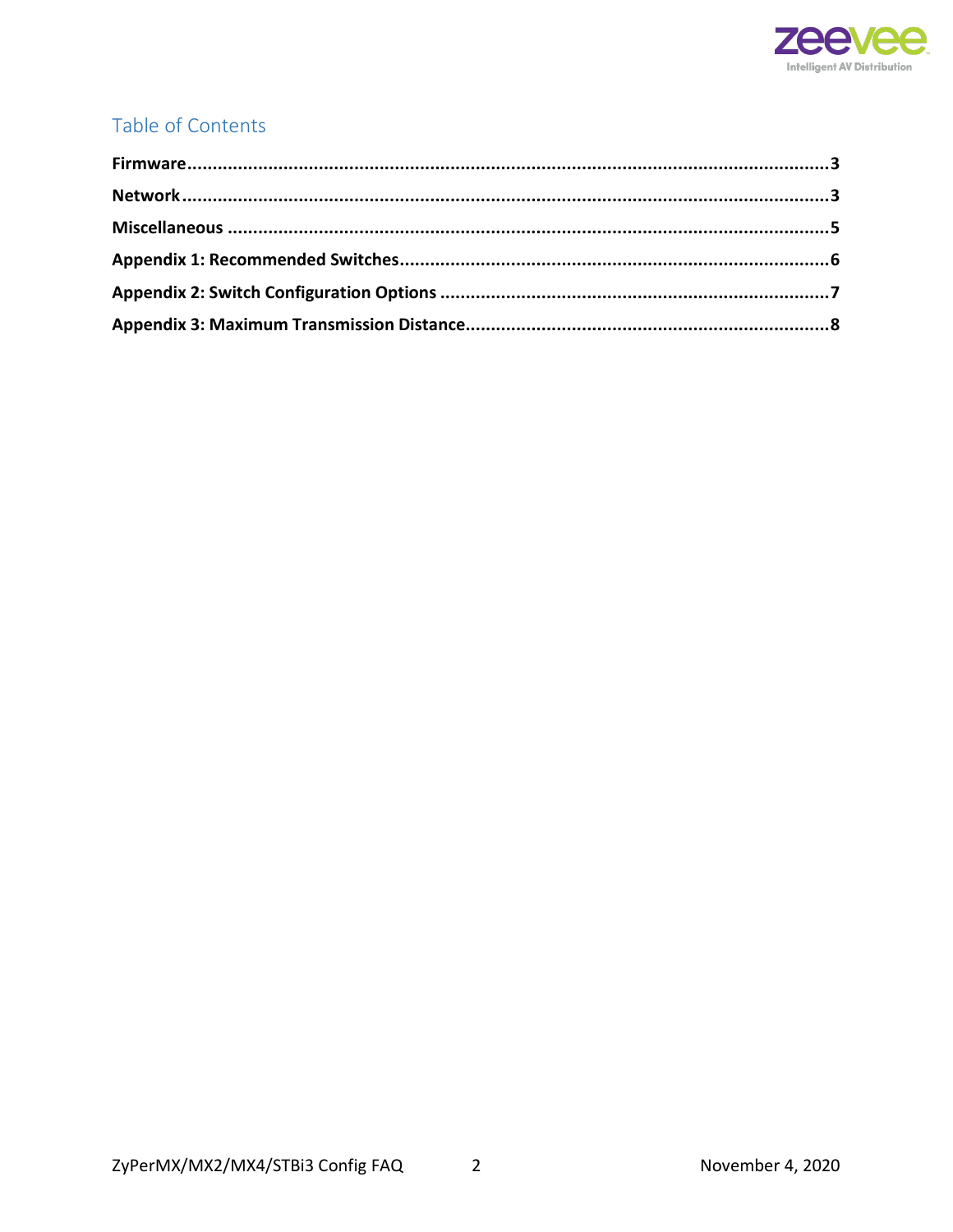

#### <span id="page-2-0"></span>Firmware

**Question:** What is the current firmware release for the ZyPerMX?

**Answer:** The current firmware release can be found and downloaded from the ZeeVee website:

<https://www.zeevee.com/support/firmware-updates/zypermx/>

- **Question:** What is the current firmware release for the ZyPerMX2 and ZyPerMX4?
- **Answer:** The current firmware release can be found and downloaded from the ZeeVee website:

<https://www.zeevee.com/support/firmware-updates/zypermx4/>

**Question:** What is the current firmware release for the STBi3 **Answer:** The current firmware release can be found and downloaded from the ZeeVee website:

<https://www.zeevee.com/support/firmware-updates/stbi3-firmware/>

Note: The STBi3 will automatically check for firmware updates whenever connected to the Internet.

#### <span id="page-2-1"></span>Network

- **Question:** In a Point to Point environment how should the MX/MX2/MX4 and STBi3 be configured?
- **Answer:** First, on the networking front be sure that both the MX/MX2/MX4 and STBi3 are set for static IP with addresses on the same subnet. ZeeVee would recommend RTP for P2P installations. RTP has more timing and synchronization information built into the protocol. In addition, AAC audio is lower bitrate wise than LPCM and that also helps.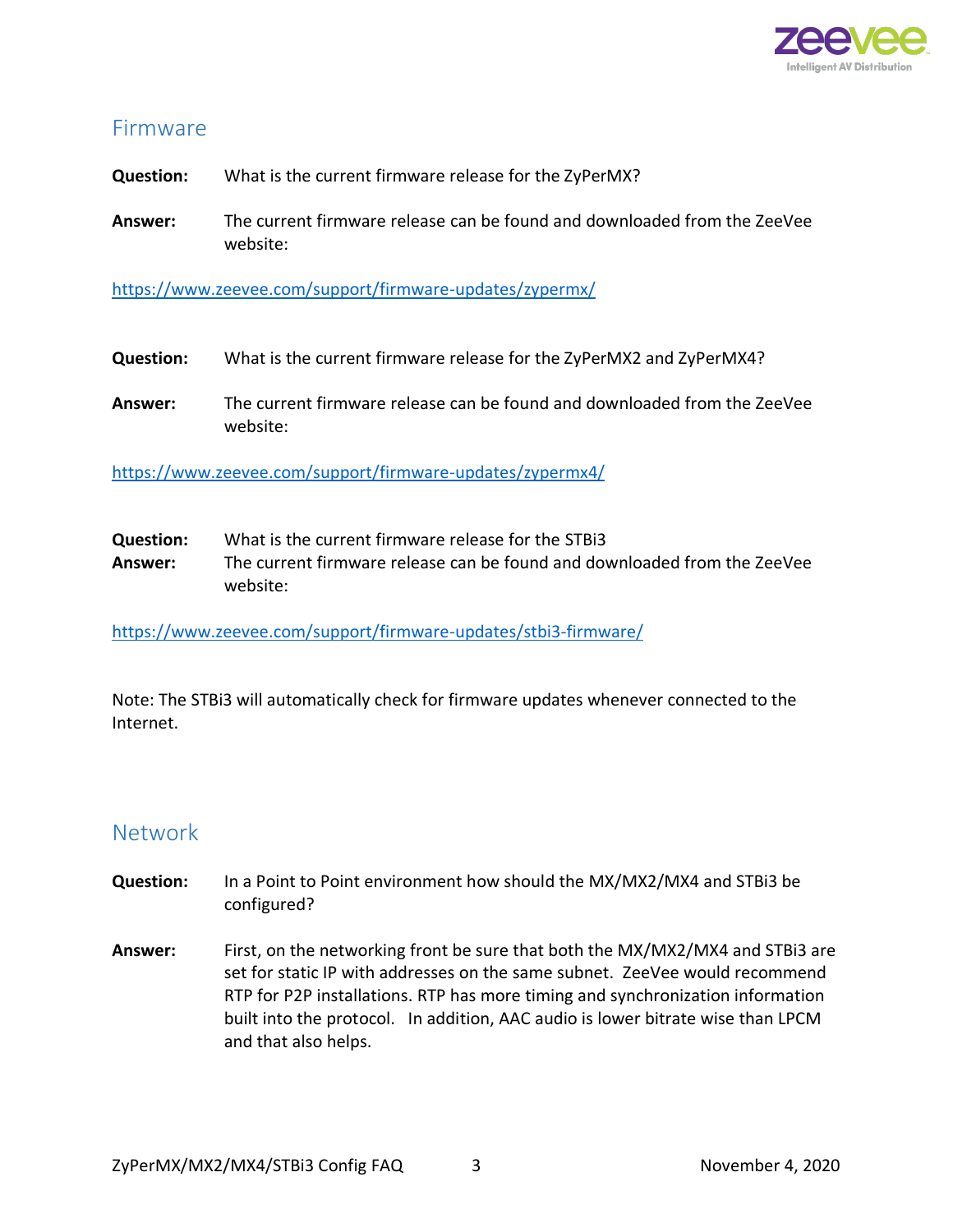

| <b>Question:</b> | In a network environment how best should the MX/MX2/MX4/STBi3 be<br>configured?                                                                                                                                                                                                                                                                                                                                                                                                                      |  |  |
|------------------|------------------------------------------------------------------------------------------------------------------------------------------------------------------------------------------------------------------------------------------------------------------------------------------------------------------------------------------------------------------------------------------------------------------------------------------------------------------------------------------------------|--|--|
| Answer:          | In a network environment, the MX/MX2/MX4 should be configured for UDP and<br>multicast.                                                                                                                                                                                                                                                                                                                                                                                                              |  |  |
| <b>Question:</b> | How does channel beaconing work?                                                                                                                                                                                                                                                                                                                                                                                                                                                                     |  |  |
| Answer:          | The ZV channel beacon uses the 239.13.1.19 multicast address. (Port 21217)<br>The MX/MX2/MX4 uses this address to publish its channels across the network.<br>In a single layer 2 network this should always work. In a routed layer 3 network,<br>this multicast address needs to be added to the router's forwarding table<br>explicitly. By default, routers will not forward this address. The actual command<br>to do this varies by router.                                                    |  |  |
| <b>Question:</b> | What is included in the beacon signal?                                                                                                                                                                                                                                                                                                                                                                                                                                                               |  |  |
| Answer:          | The beacon includes the multicast group, port and source IP address.                                                                                                                                                                                                                                                                                                                                                                                                                                 |  |  |
| <b>Question:</b> | What other Network protocols are required to support the<br>ZyPerMX/MX2/MX4/STBi3?                                                                                                                                                                                                                                                                                                                                                                                                                   |  |  |
| Answer:          | For an installation of more than a couple of MX sources, the layer 2 Ethernet<br>switch needs to be a smart switch that supports IGMP and multicast traffic<br>management. Again, the actual configuration commands vary by vendor.<br>(See Appendix 2 for additional switch configuration settings)                                                                                                                                                                                                 |  |  |
| <b>Question:</b> | Should every MX/MX2/MX4 stream in the system be configured with a different<br>multicast address?                                                                                                                                                                                                                                                                                                                                                                                                    |  |  |
| Answer:          | Each MX/MX2/MX4 stream needs to be configured for a different multicast<br>address for proper stream bandwidth management. Network switches filter<br>based on the IP multicast address only. If multiple MX's are configured with the<br>same multicast address with different ports, all the packets with that multicast<br>address will be forwarded to any STBi3's tuned to any one of those channels.<br>This will overwhelm the Ethernet processing on the STBi3 and cause video<br>artefacts. |  |  |

**Question:** What is the range of multicast addresses that can be used by the MX/MX2/MX4?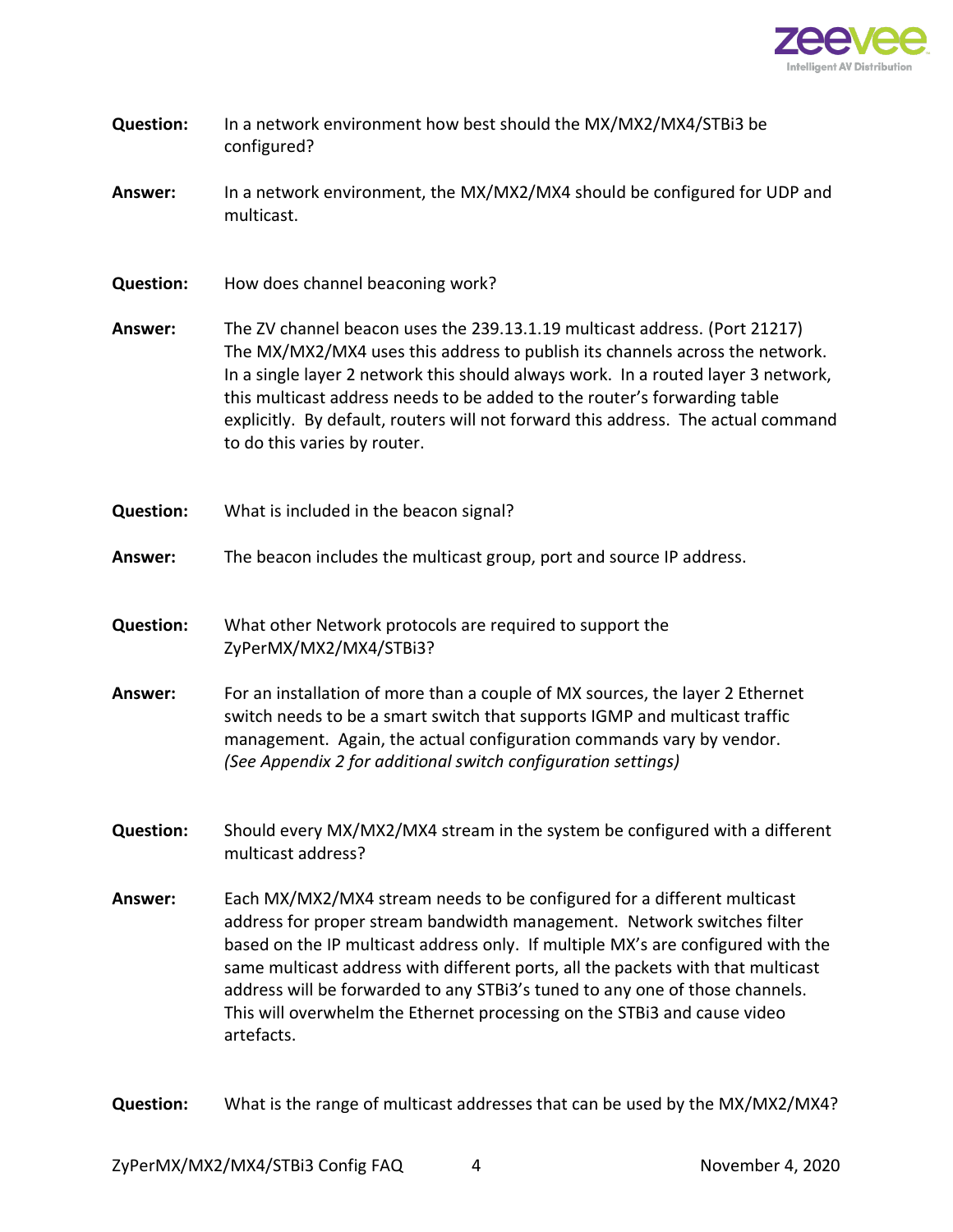

| Answer:          | The full range of multicast addresses is from 224.1.1.1 to 239.255.255.255 |
|------------------|----------------------------------------------------------------------------|
| <b>Question:</b> | What is the maximum Router hop limit or TTL of a multicast stream?         |
| Answer:          | The maximum hop limit is 9. Therefore, the $TTL = 10$ .                    |

#### <span id="page-4-0"></span>Miscellaneous

| <b>Question:</b> | What is the max length of HDMI cable that can be used on the MX/MX2/MX4<br>before it starts to not detect the source?                                                                                                                                 |
|------------------|-------------------------------------------------------------------------------------------------------------------------------------------------------------------------------------------------------------------------------------------------------|
| Answer:          | This will depend on the quality of the HDMI cable. ZeeVee has verified<br>functionality with HDMI cables up to 25 feet in length.                                                                                                                     |
| <b>Question:</b> | What is the recommended Video Bitrate setting for the ZyPerMX/MX2/MX4<br>when streaming video to STBi3 devices?                                                                                                                                       |
| Answer:          | The recommended Video Bitrate in this case is 6000 Kbit/sec (6 Mbit/sec).<br>Settings higher than this will cause unacceptable video breakup with the STBi3.<br>Note that higher bitrates can be used when streaming to some other video<br>decoders. |
| <b>Question:</b> | Can the ZyPerMX/MX2/MX4 strip out any HDCP encoding?                                                                                                                                                                                                  |
| Answer:          | Yes, the ZyPerMX "Video Mode" can be set to "Test". This will remove any HDCP<br>encoding found in the source video stream.  Please contact ZeeVee support for<br>additional information about the ZyPer MX2 and MX4.                                 |
| <b>Question:</b> | Can an external Infrared Receiver be used with the STBi3?                                                                                                                                                                                             |
| Answer:          | Yes, an external IR Receiver ships in the STBi3 box. If lost, please use the specific<br>model IR Receiver found at the following link:<br>https://www.monoprice.com/product?p_id=8060                                                                |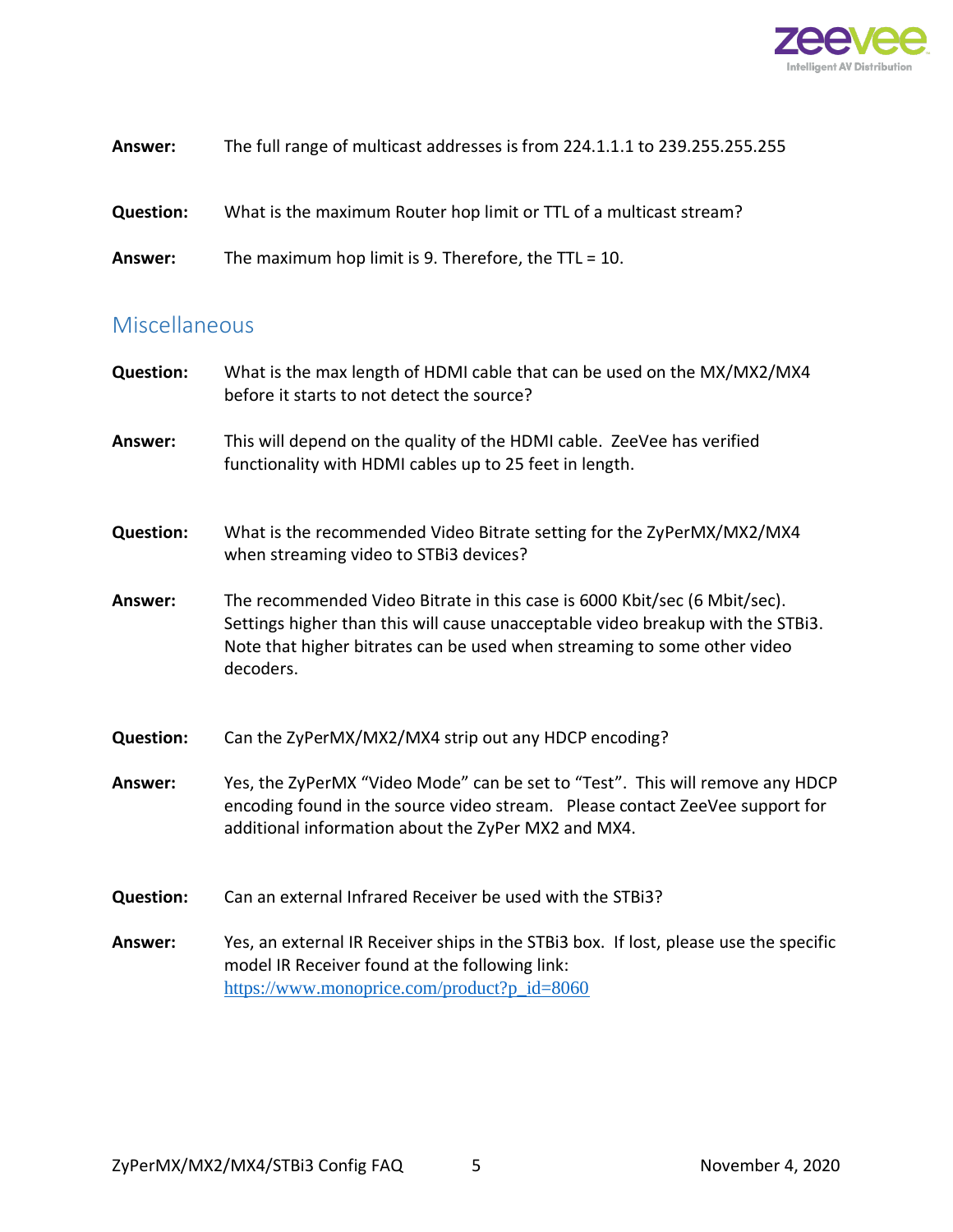

### <span id="page-5-0"></span>Appendix 1: Recommended Switches

The following 1Gbit switches are recommended for use with the ZyPerMX/MX2/MX4/STBi3. Please note this is not an all-inclusive list. There are many other switches available that will function with the ZyPerMX/MX2/MX4/STBi3.

| <b>Manufacturer</b> | Model #        | <b>Number of</b><br><b>1Gbit Ports</b> | <b>Notes</b>                                          |
|---------------------|----------------|----------------------------------------|-------------------------------------------------------|
| Netgear             | M4300-28G      | 24                                     | Includes two 10Gbit RJ45 and two<br>10Gbit SFP+ Ports |
| Netgear             | M4300-52G      | 48                                     | Includes two 10Gbit RJ45 and two<br>10Gbit SFP+ Ports |
| Netgear             | M4300-28G-PoE+ | 24                                     | <b>Supports PoE</b>                                   |
| Netgear             | M4300-52G-PoE+ | 48                                     | <b>Supports PoE</b>                                   |
| Netgear             | S3300-28X      | 24                                     | Includes two 10Gbit RJ45 and two<br>10Gbit SFP+ Ports |
| Netgear             | S3300-52X      | 48                                     | Includes two 10Gbit RJ45 and two<br>10Gbit SFP+ Ports |
| Netgear             | S3300-28X-PoE+ | 24                                     | <b>Supports PoE</b>                                   |
| Netgear             | S3300-52X-PoE+ | 48                                     | <b>Supports PoE</b>                                   |
| Netgear             | <b>GS728TP</b> | 24                                     | <b>Supports PoE</b>                                   |
| Arista              | 7010T-48       | 52                                     | Includes four 10Gbit SFP+ ports                       |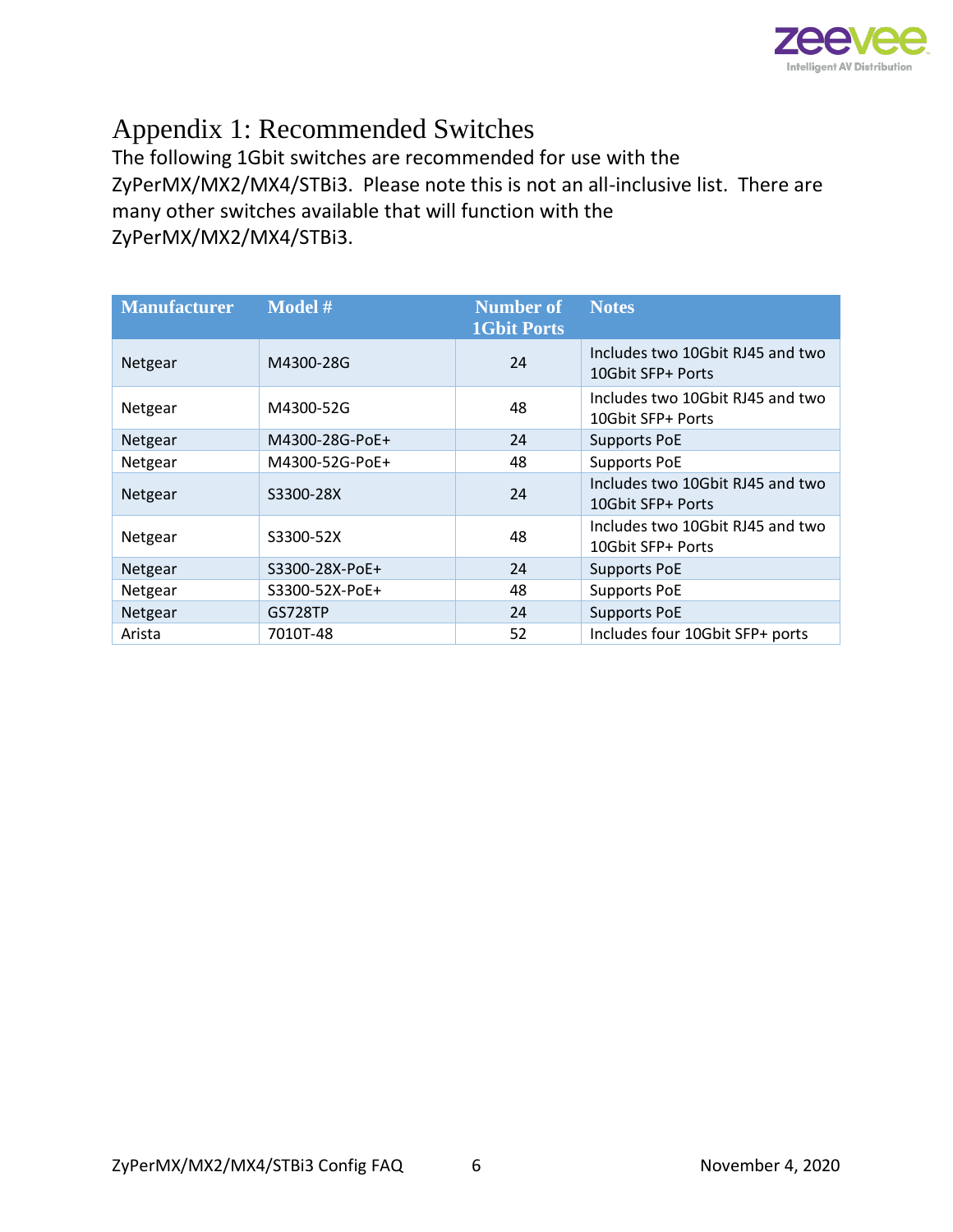

## <span id="page-6-0"></span>Appendix 2: Switch Configuration Options

Some Switches will work directly out of the box with zero configuration required. Nearly all switches however will provide the user some ability to customize the configuration. The list below includes various switch configuration options that ZeeVee has encountered. Look for these or similar options when configuring your switch.

- 1. Enable IGMP Snooping
	- a. Must be enabled
- 2. Enable IGMP Snooping on VLAN used by ZyPerMX
	- a. Must be enabled when all ports default to VLAN used by ZyPerMX
- 3. Filter/Drop unregistered Multicast traffic
	- a. If not applied, the behavior of the switch will be to broadcast multicast packets if the switch has no known destination for that packet.
	- b. Must be enabled if found
- 4. Unregistered Multicast Flooding
	- a. Must be disabled if found
- 5. Filter Unregistered Multicast (different wording than number 4 above)
	- a. Must be enabled if found
- 6. Enable IGMP Query (*Single switch environment only*)
- 7. Enable IGMP Query on VLAN1
- 8. Set IGMP Version to IGMP V2
	- a. Must be set if found
- 9. Enable FASTLEAVE on port X
	- a. Should be enabled, if found
- 10.Enable FASTLEAVE for VLAN1
	- a. Should be enabled if found